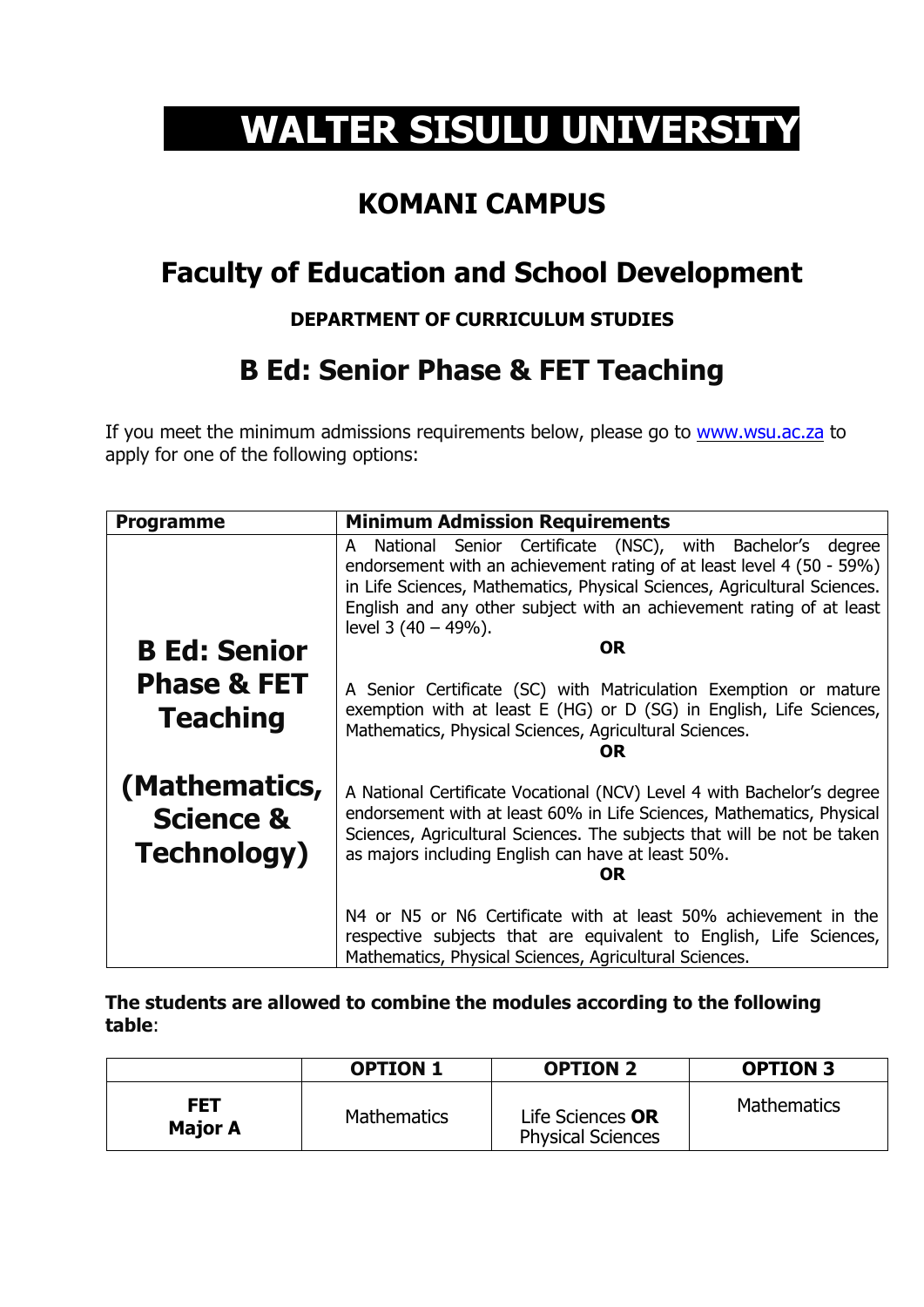| <b>FET</b><br>Life Sciences OR<br><b>Physical Sciences</b><br><b>Major B</b> |                    | <b>Mathematics</b>      | Life Sciences OR<br><b>Physical Sciences</b> |
|------------------------------------------------------------------------------|--------------------|-------------------------|----------------------------------------------|
| <b>SP</b><br><b>Major C</b>                                                  | <b>Mathematics</b> | <b>Natural Sciences</b> | Technology                                   |

| <b>Programme</b>                                                 | <b>Minimum Admission Requirements</b>                                                                                                                                                                                                                                                                        |  |  |
|------------------------------------------------------------------|--------------------------------------------------------------------------------------------------------------------------------------------------------------------------------------------------------------------------------------------------------------------------------------------------------------|--|--|
| <b>B Ed: Senior</b>                                              | A National Senior Certificate (NSC), with Bachelor's degree<br>endorsement with an achievement rating of at least level 4 (50 -<br>59%) in English, isiXhosa, History, Geography, with at least 60% in<br>Life Orientation.<br><b>OR</b><br>A Senior Certificate (SC) with Matriculation Exemption or mature |  |  |
| <b>Phase &amp; FET</b><br><b>Teaching</b>                        | exemption with at least E (HG) or D (SG) in any of the two subjects<br>namely: English, isiXhosa, History, Geography.<br>OR                                                                                                                                                                                  |  |  |
| (Humanities,<br><b>Languages and</b><br><b>Arts and Culture)</b> | A National Certificate Vocational (NCV) Level 4 with Bachelor's<br>degree endorsement with at least 60% in English, isiXhosa, History,<br>Geography, Life Orientation. The subjects that will be not be taken<br>as majors including English can have at least 50%.                                          |  |  |
|                                                                  | <b>OR</b>                                                                                                                                                                                                                                                                                                    |  |  |
|                                                                  | N4 or N5 or N6 Certificate with at least 50% achievement in the<br>respective subjects that are equivalent to English, is EXhosa, History,<br>Geography, Life Orientation.                                                                                                                                   |  |  |

**The students are allowed to combine the modules according to the following table**:

|                              | <b>Humanities</b> |                 | Languages       |                 |
|------------------------------|-------------------|-----------------|-----------------|-----------------|
|                              | <b>OPTION 1</b>   | <b>OPTION 2</b> | <b>OPTION 3</b> | <b>OPTION 4</b> |
| <b>FET</b><br><b>Major A</b> | History           | Geography       | English         | <b>IsiXhosa</b> |
| <b>FET</b><br><b>Major B</b> | Geography         | History         | <b>IsiXhosa</b> | English         |
| <b>SP</b><br><b>Major C</b>  | Social Sciences   | Social Sciences | English         | IsiXhosa        |

| <b>Programme</b> | <b>Minimum Admission Requirements</b> |
|------------------|---------------------------------------|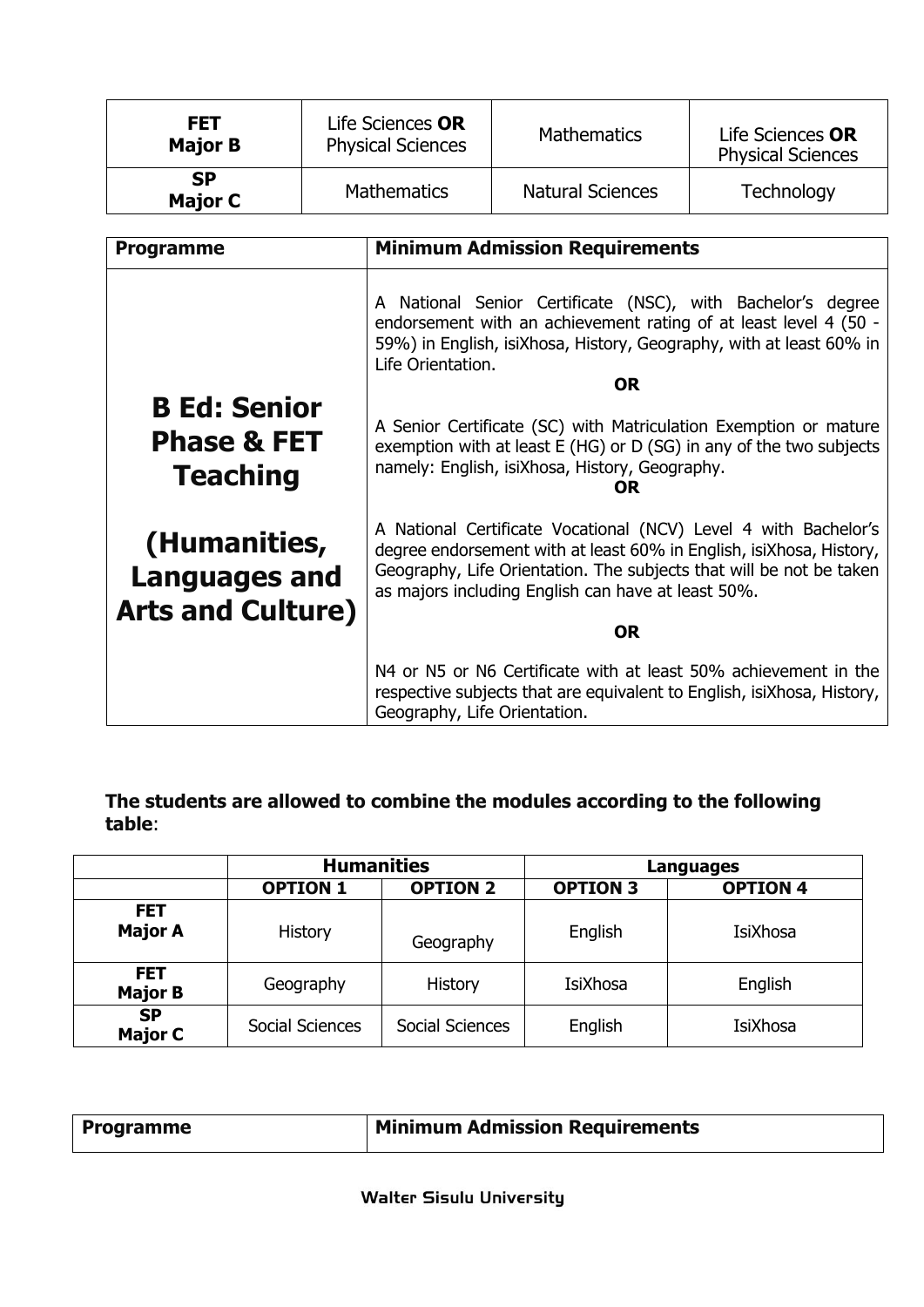|                           | A National Senior Certificate (NSC), with Bachelor's degree<br>endorsement with an achievement rating of at least level 4 (50 -<br>59%) in English, and level 4 (50 - 59%) in ANY TWO of the<br>following subjects: Accounting, Business Studies, Economics. An<br>achievement rating of at least level $2(30 - 39%)$ in Mathematics<br>or level 4 (50 - 59%) in Mathematical Literacy. A pass in the<br>remaining two or three subjects.<br><b>OR</b> |  |  |
|---------------------------|--------------------------------------------------------------------------------------------------------------------------------------------------------------------------------------------------------------------------------------------------------------------------------------------------------------------------------------------------------------------------------------------------------------------------------------------------------|--|--|
| <b>B Ed: Senior Phase</b> | A Senior Certificate (SC) with matriculation exemption or mature                                                                                                                                                                                                                                                                                                                                                                                       |  |  |
|                           | age exemption with at least 40% or E symbol on HG or 50% or D                                                                                                                                                                                                                                                                                                                                                                                          |  |  |
| & FET Teaching            | symbol on SG in English and 40% or E (HG) or 50% or D on SG in                                                                                                                                                                                                                                                                                                                                                                                         |  |  |
|                           | ANY TWO of the following subjects; Accounting, Business Studies,                                                                                                                                                                                                                                                                                                                                                                                       |  |  |
|                           | Economics. A pass in the other one or two subjects.<br><b>OR</b>                                                                                                                                                                                                                                                                                                                                                                                       |  |  |
| <b>(Economics &amp;</b>   |                                                                                                                                                                                                                                                                                                                                                                                                                                                        |  |  |
| <b>Management</b>         | A National Certificate Vocational (NCV) Level 4/N3 Certificate with                                                                                                                                                                                                                                                                                                                                                                                    |  |  |
| <b>Sciences)</b>          | bachelor's degree endorsement with at least 50% in fundamental                                                                                                                                                                                                                                                                                                                                                                                         |  |  |
|                           | subjects including English and 60% in any two of the following                                                                                                                                                                                                                                                                                                                                                                                         |  |  |
|                           | vocational subjects such as Applied Accounting or Financial<br>Accounting, Business Practice, Economic Environment, Life                                                                                                                                                                                                                                                                                                                               |  |  |
|                           | Orientation, Mathematics.                                                                                                                                                                                                                                                                                                                                                                                                                              |  |  |
|                           | <b>OR</b>                                                                                                                                                                                                                                                                                                                                                                                                                                              |  |  |
|                           |                                                                                                                                                                                                                                                                                                                                                                                                                                                        |  |  |
|                           | N4 or N5 or N6 Certificate/National N Diploma with 50%                                                                                                                                                                                                                                                                                                                                                                                                 |  |  |
|                           | achievement in the respective subjects that are equivalent to<br>English, Entrepreneurship & Business Management, Financial                                                                                                                                                                                                                                                                                                                            |  |  |
|                           | Accounting, Economics.                                                                                                                                                                                                                                                                                                                                                                                                                                 |  |  |

#### **The students are allowed to combine the modules according to the following table:**

|                              | <b>OPTION 1</b>          | <b>OPTION 2</b>             | <b>OPTION 3</b>             |
|------------------------------|--------------------------|-----------------------------|-----------------------------|
| <b>FET</b><br><b>Major A</b> | Accounting               | <b>Business Studies</b>     | <b>Economics</b>            |
| <b>FET</b>                   | <b>Business Studies/</b> | <b>Accounting/Economics</b> | <b>Accounting/ Business</b> |
| <b>Major B</b>               | Economics                |                             | <b>Studies</b>              |
| <b>SP</b>                    | Economic & Management    | Economic & Management       | Economic & Management       |
| <b>Major C</b>               | <b>Sciences</b>          | <b>Sciences</b>             | <b>Sciences</b>             |